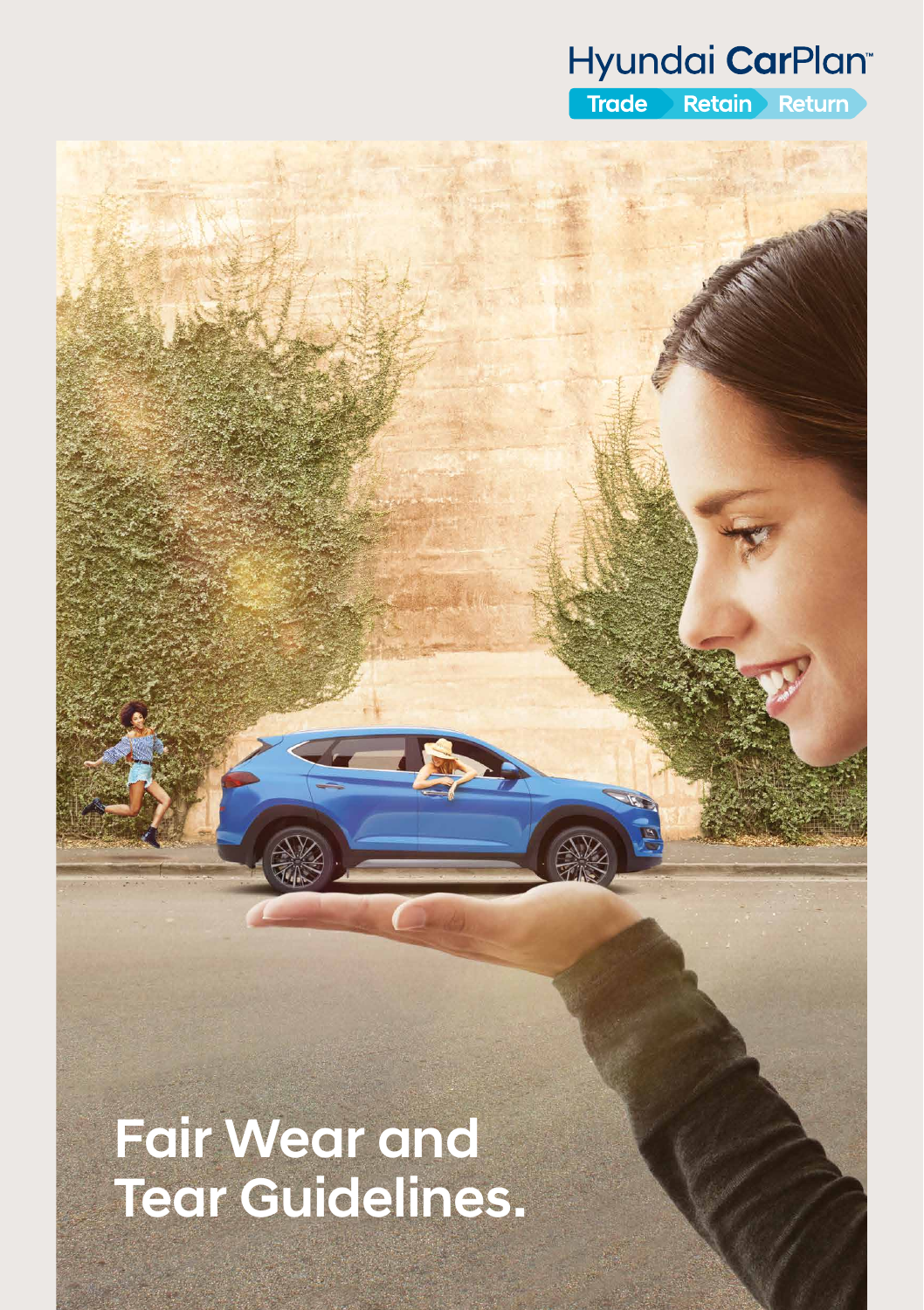# Hyundai Fair Wear and Tear Guidelines.

This document should be read in conjunction with your Hyundai Finance™ Fixed Rate Loan Agreement with the "Guaranteed Future Value" details.

This guide will provide you with examples of acceptable and unacceptable wear and tear which will form the standard by which your vehicle will be assessed and can be used as a guide to help you keep your vehicle in an acceptable condition.

### Fair Wear and Tear explained

Fair wear and tear is the wear and tear that can be reasonably expected in the life of a vehicle that is properly maintained and cared for. Unacceptable wear and tear may occur when faults and damage are unrepaired or poor quality repairs are undertaken. Unacceptable wear and tear may also occur when the manufacturer's recommended maintenance and servicing schedules are not followed and/or ongoing maintenance of the vehicle does not occur.

If the fair wear and tear requirements are not met in accordance with the acceptable standards set out in this Guideline, an adjustment to your Guaranteed Future Value will apply.

# Maintenance requirements

#### Vehicle servicing

Regular maintenance and servicing should be carried out by an authorised Hyundai dealer or a suitably qualified motor vehicle repairer according to the manufacturer's guidelines. Approved parts and lubricants must be used at all times.

The following examples are conditions usually caused by mechanical neglect or misuse and therefore are not regarded as fair wear and tear.

- Grooved brake discs caused by metal to metal contact
- Engine seized due to running the vehicle with insufficient coolant, lubricating oil and with broken internal components
- Transmission slipping, erratic gear changing, clutch slipping, noisy transmission or ineffective synchromesh

Your completed vehicle service and Hyundai warranty booklets along with any documentation relating to vehicle equipment must remain in the vehicle upon return – including any details of radio codes.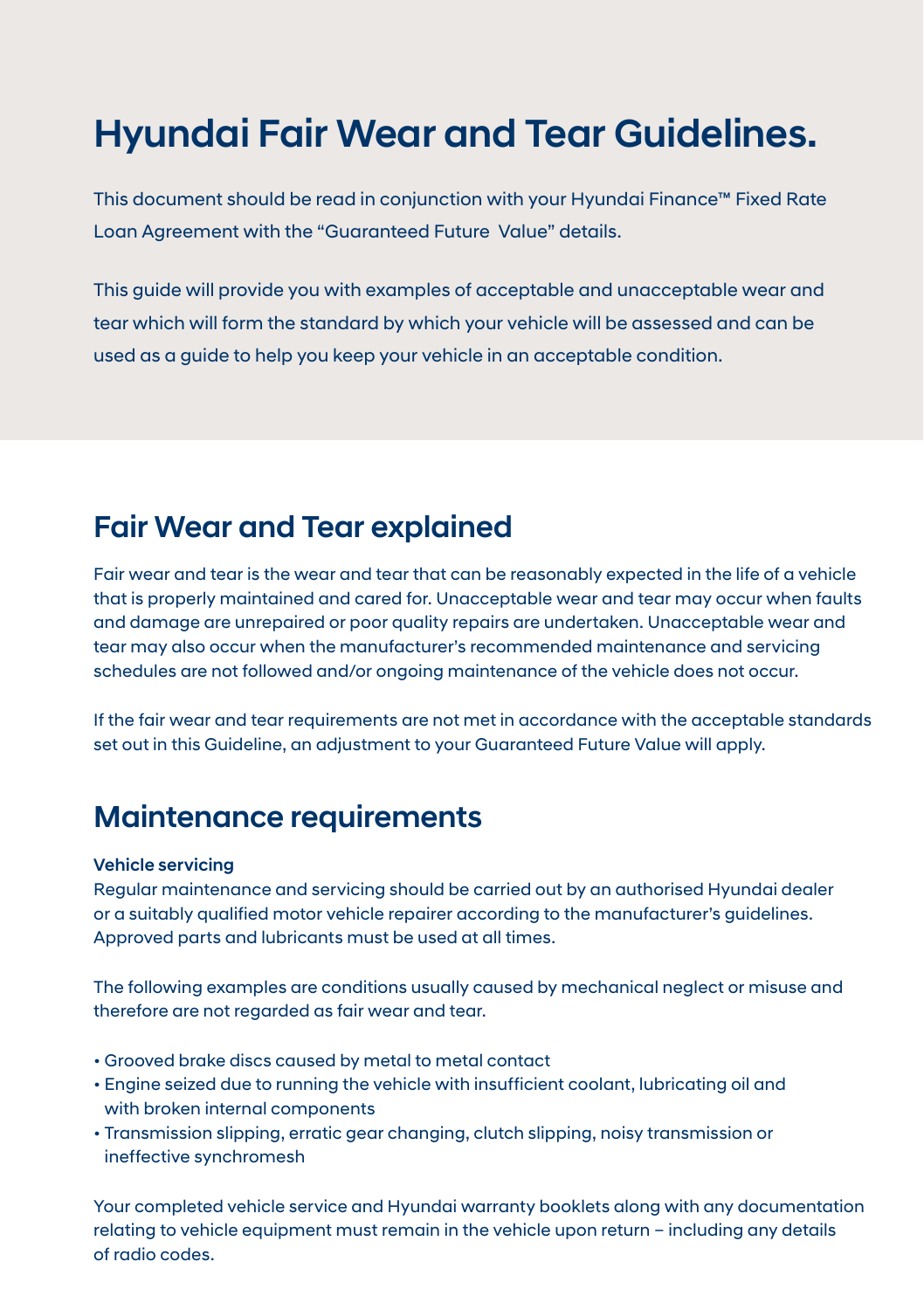

#### Appearance

At the end of the finance contract period, the vehicle should be made available in a suitably clean condition to allow for proper inspection of the paint, body and interior.

#### Additional equipment

Accessories such as car telephones that have been installed are to be removed, and any holes or damage should be made good to a professional standard.

All standard equipment, together with non-standard or 'customised' fittings originally supplied, must be returned with the vehicle at the end of the finance contract period. If these fittings are not returned, an adjustment to your Guaranteed Future Value would apply.

#### Badges and labels

Non-standard badges, labels or advertising fitted to the bodywork or glass of the vehicle should be removed, with any damage caused by their attachment or removal rectified. If the attachment of advertising results in paintwork fading an adjustment to your Guaranteed Future Value will apply. Advertising should never be painted directly onto the vehicle.

#### Keys and security

A full set of keys should be available and should be functioning. The return of the master key which controls the vehicle's engine management system is mandatory. If the vehicle was originally supplied with a security system, this should be intact and fully operational, including any key or key fob necessary for operation. Any additional, non-standard security system should be fitted according to a recognised standard. Failure to supply the full set of keys and/or damage to any security system will result in an adjustment to your Guaranteed Future Value.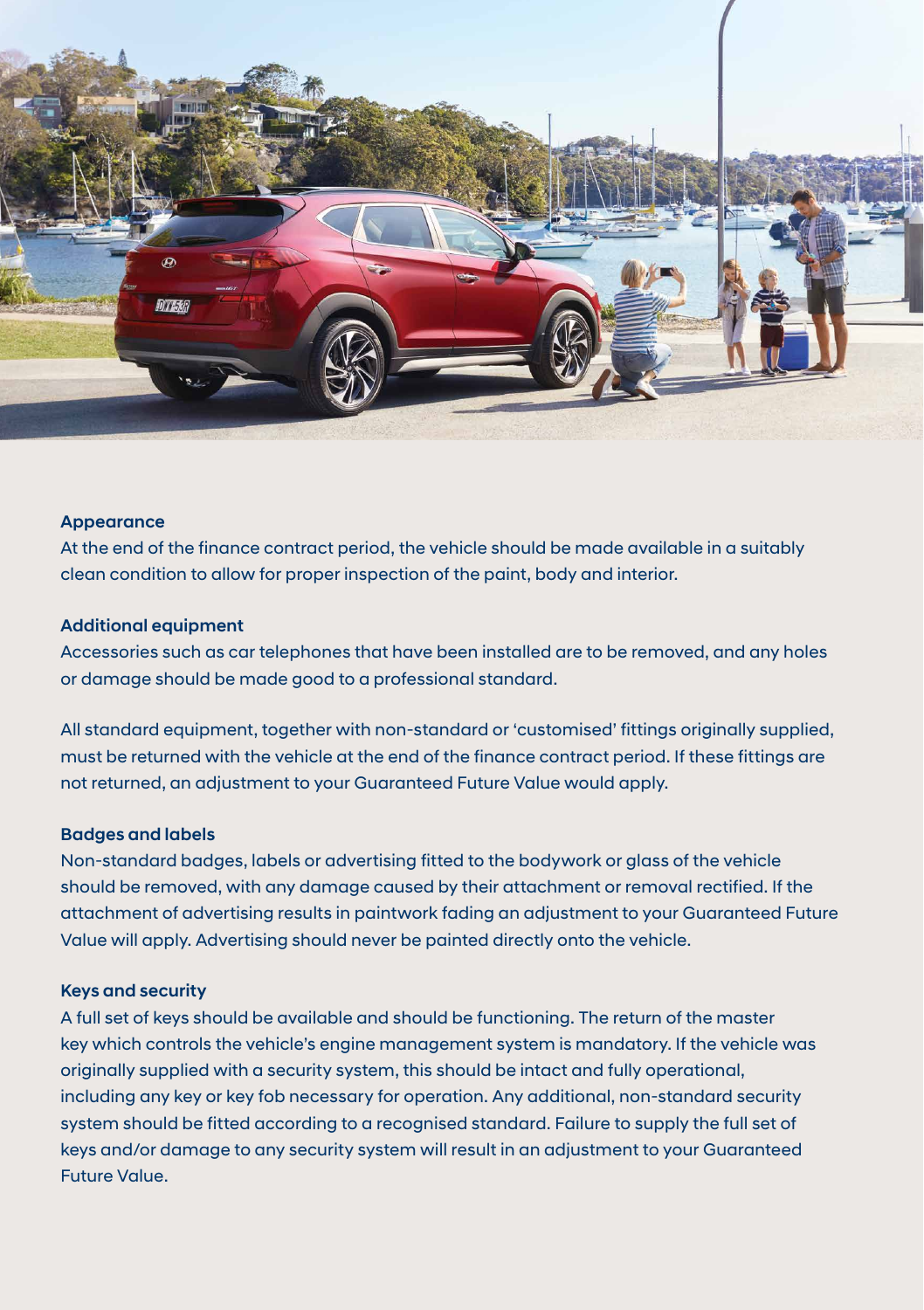# A guide to Acceptable and Unacceptable Fair Wear and Tear.

### Vehicle exterior

#### Acceptable

- $\mathcal V$  Paintwork. Small areas of stone chipping, door edge chipping and light scratches (up to 25mm in length) are acceptable, relative to the vehicle's age and mileage, as long as they have not penetrated through to the base metal and caused corrosion
- $\mathcal V$  Minor dents are acceptable as long as the paint surface has not been penetrated through to the metal or corrosion has set in
- $\mathcal V$  Any damage must be repaired as and when it occurs. All work should be completed to a professional standard, with any applicable anti-corrosion guarantees taken into consideration
- $\mathcal V$  Minor paint touch ups or flaking
- $\mathcal V$  Bumper and rubbing strips. Provided these are not broken, cracked or deformed a limited amount of scuffing and score marks is acceptable
- $\vee$  Window glass damage if relatively minor and repaired using resin impregnation to motor registry standards is acceptable. Light scratches and minor chipping around the periphery of the windscreen is accepted as fair wear and tear. The windscreen must be able to pass a roadworthy inspection

#### Unacceptable

- $\boldsymbol{X}$  Dents greater than 20mm in diameter
- $\boldsymbol{X}$  2 or more dents occurring on a single panel (no matter how small) is unacceptable, and the panel should be repaired or replaced
- Abrasions/scratches more than 25mm in length
- **X** Colour mismatch between panels, or poorly fitting panels, are unacceptable
- $\boldsymbol{X}$  Prominent paint touch ups or major paint flaking
- Panel rust
- X Poor paint/panel repairs
- $x$  Spoils from bird/tree droppings
- $\boldsymbol{X}$  Exterior damage caused by the attachment/removal of stickers/decals
- X Damage resulting from hail
- $\boldsymbol{X}$  Body buckling, distortions or missing vehicle badges
- $\boldsymbol{X}$  Window cracks or damage within the driver's sight line is not acceptable
- X Cracked lamp glass/lens is not acceptable. Lamps must be operational
- $\boldsymbol{X}$  Holes caused by the removal of accessories
- X Unrepaired or poorly repaired aerial holes (or aerial must be left in place)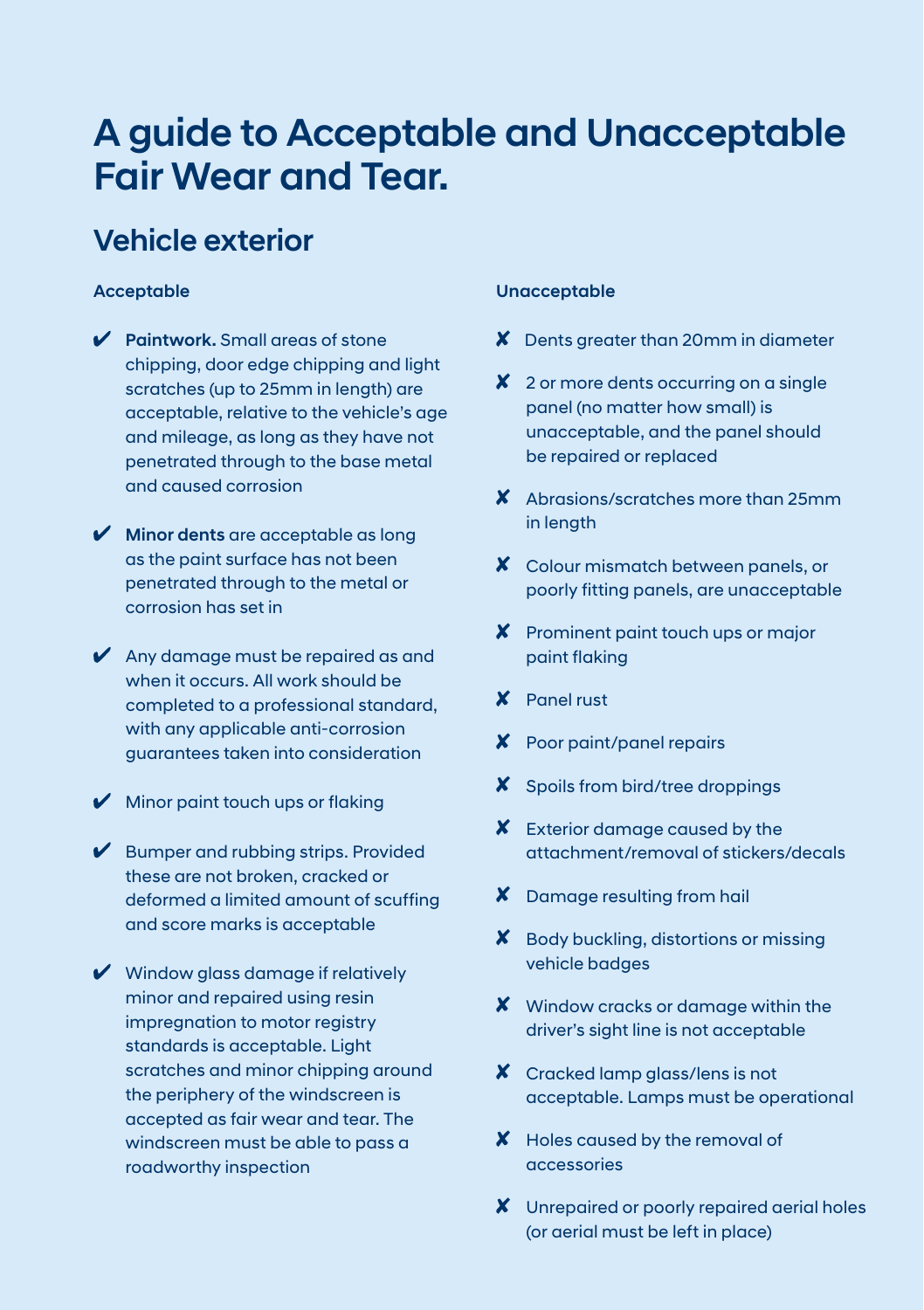### Vehicle interior

#### Acceptable

- $\mathcal V$  Interior trim should be clean and tidy with no visible burns, tears or permanent staining to the seats, headlining or carpets. Wear and soiling through normal use is acceptable, as are any repairs that are not readily visible
- $\mathcal V$  A reasonable amount of scuffing to the door and luggage area treads and sills is acceptable providing paintwork has not been damaged down to bare metal and aperture seals are not torn
- $\mathcal V$  Surface scoring and light blemishes in the luggage area that reflect normal use are acceptable but floor coverings and surrounding trim panels should not be torn or split
- $\checkmark$  For light commercial vehicles it is recommended that a lining be fitted in the load area to prevent serious damage to the vehicle's interior, as excessive damage to this area is unacceptable

#### Unacceptable

- $x$  Stitching that has come apart is unacceptable and needs to be repaired
- $x$  Burns, tears or permanent staining to the seats, headlining or carpets
- X Tears and splits to the trim panels, floor covering and linings
- X Damage to the seat structure
- X Unauthorised odometer changes
- X Missing controls/accessories
- X Holes caused by the removal of accessories
- $\boldsymbol{X}$  Damage to vehicle rubber seals as a result of neglect or misuse

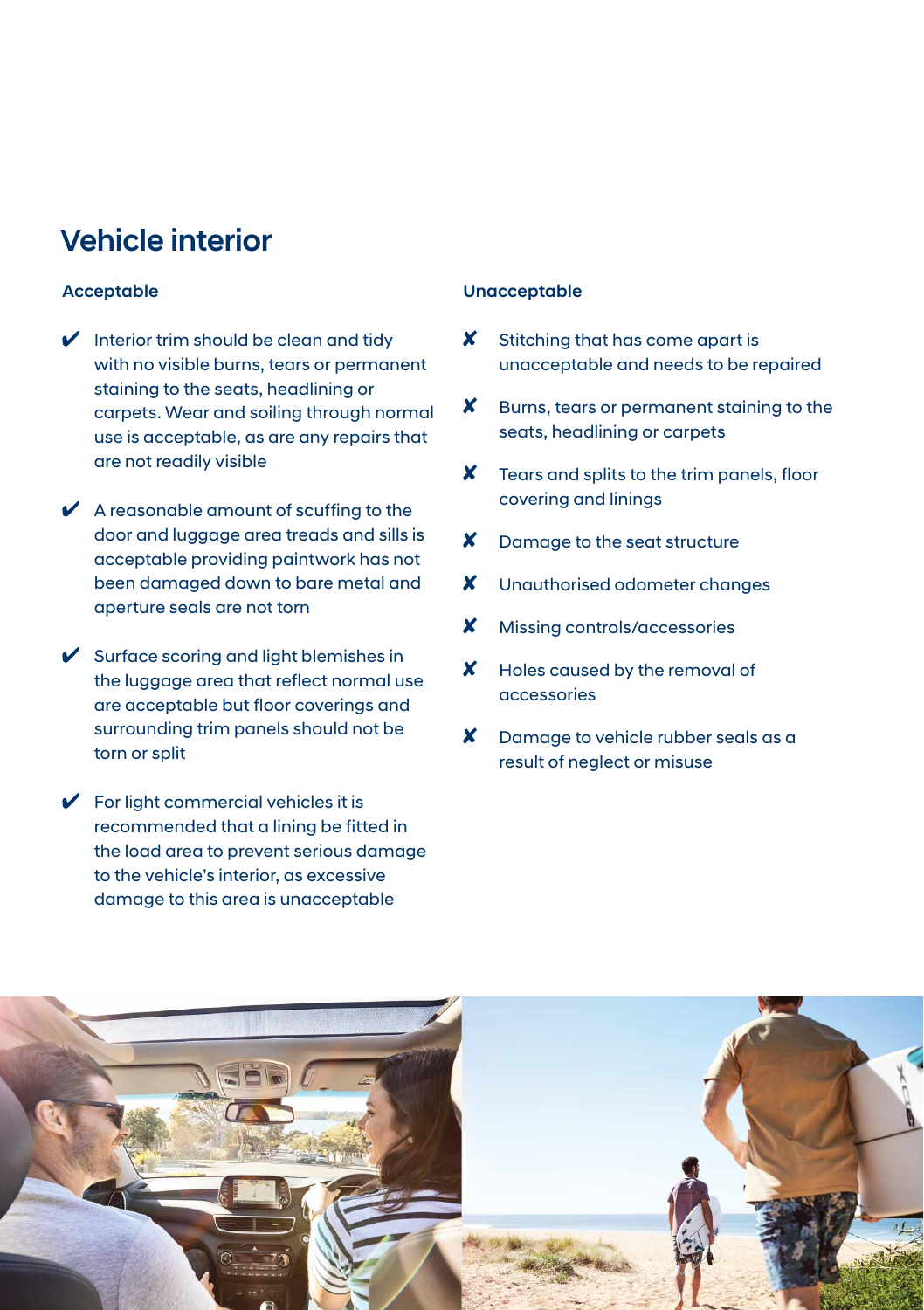# Vehicle underside

#### Acceptable

- $\mathcal V$  Minor dents and deformation, such as stone damage, is acceptable as long as it has not caused major corrosion
- $\mathcal V$  The exhaust system should be properly suspended and in efficient working order, with no gas leaks or evidence of blowing from the exhaust system joints and in undamaged condition
- $\checkmark$  Some minor oil misting or dampness around seals or gaskets is acceptable, providing oil drips are not present

#### Unacceptable

- $\boldsymbol{X}$  Significant damage or distortion to chassis components is not acceptable
- X Oilleaks
- $\boldsymbol{X}$  Damaged exhaust system
- X Poor repairs
- $x$  Significant impact damage

### Wheels, wheel trims and tyres

#### Acceptable

- $\mathcal V$  All four wheel trims must be intact, with no more than minor scuffing due to everyday use
- $\mathcal V$  Minor scuffing

#### Unacceptable

- X Dents or damage to the rim or main body of the wheels are not acceptable
- $\boldsymbol{X}$  Un-roadworthy tyres that do not meet motor registry requirements
- $\boldsymbol{X}$  Damage to sidewalls or tread caused by 'kerbing' or other heavy misuse
- **X** Missing or damaged mudflaps
- $\boldsymbol{X}$  Missing or damaged spare wheel
- **X** Missing or damaged vehicle jack
- $\boldsymbol{X}$  Mismatched tyres and wheel trims

This guide has been prepared utilising the statement of the interpretation of Fair Wear and Tear guidelines published by the Australian Fleet Lessors Association (AFLA).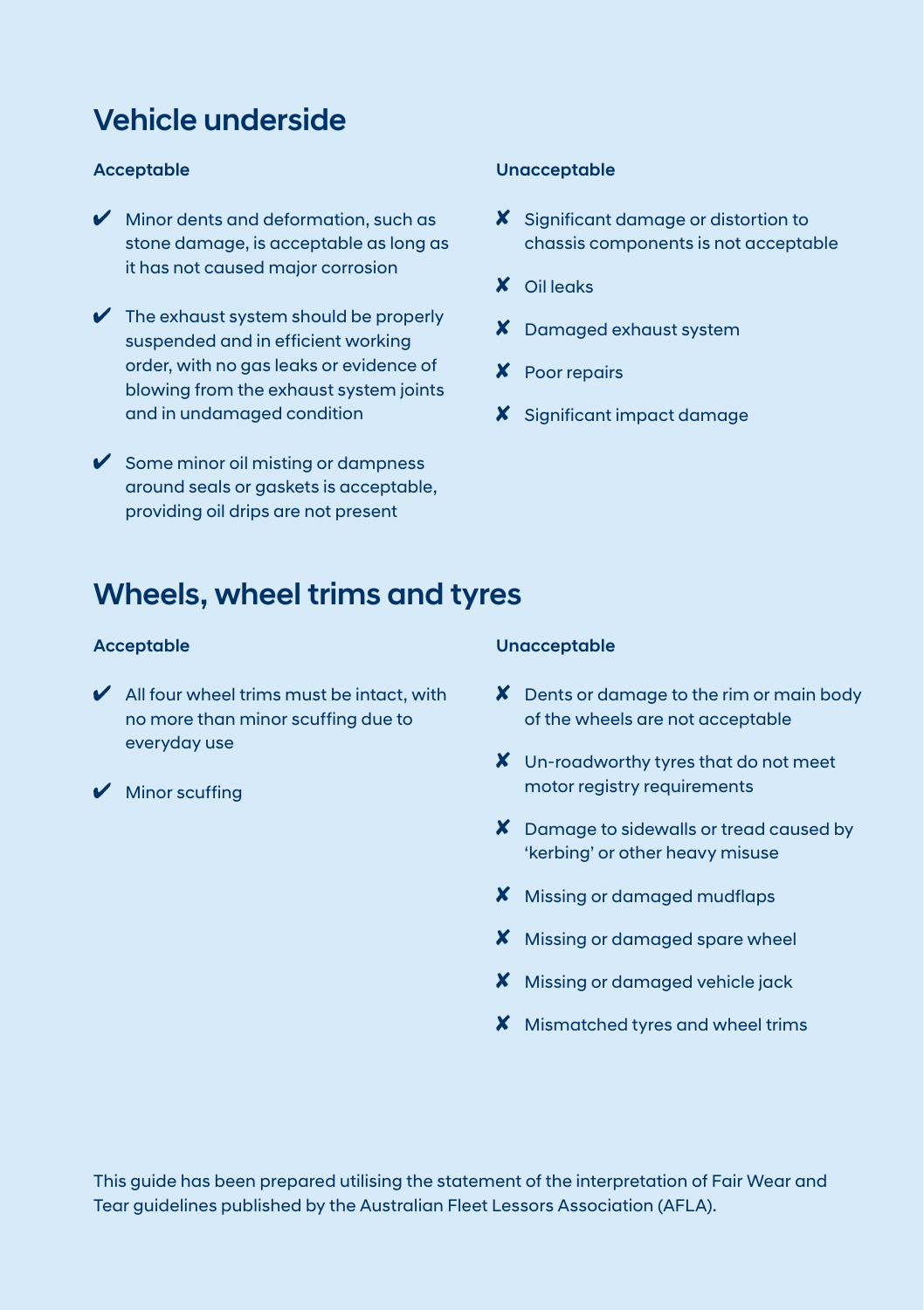These descriptions relate to passenger vehicles having travelled less than100,000 kilometres. Wear and tear commensurate with higher kilometres, commercial and heavy duty usage will generally apply.

|                                                                                                                                                                                                                   | <u>Fair Wear</u> and Tear |                                     |
|-------------------------------------------------------------------------------------------------------------------------------------------------------------------------------------------------------------------|---------------------------|-------------------------------------|
| General                                                                                                                                                                                                           |                           |                                     |
| Missing Service Manual, Owner's Manual                                                                                                                                                                            | No                        |                                     |
| Missing keys or security system remote (if applicable)                                                                                                                                                            | No                        |                                     |
| Equipment                                                                                                                                                                                                         |                           |                                     |
| e.g. Missing/damaged cigarette lighter, knobs, trims, aerials                                                                                                                                                     | No                        |                                     |
| e.g. Missing/damaged tools, jack                                                                                                                                                                                  | No                        |                                     |
| Information stored in GPS/Satellite Navigation systems should be deleted                                                                                                                                          |                           |                                     |
| <b>Glass</b>                                                                                                                                                                                                      |                           |                                     |
| 1 or 2 minor chips, bullseyes and stars (not in field of vision)                                                                                                                                                  | Yes                       |                                     |
| Major chips, bullseyes and stars (and minor chips in field of vision)                                                                                                                                             | No                        |                                     |
| Non-operational or cracked/broken headlights or lenses                                                                                                                                                            | No                        |                                     |
| <b>Tyres</b>                                                                                                                                                                                                      |                           |                                     |
| Un-roadworthy                                                                                                                                                                                                     | No                        |                                     |
| Missing spare tyre                                                                                                                                                                                                | <b>No</b>                 |                                     |
| <b>Wheel Trims (including hubcaps)</b>                                                                                                                                                                            |                           |                                     |
| Missing, split, badly disfigured, heavy scuffing                                                                                                                                                                  | No                        |                                     |
| Minor scuffing                                                                                                                                                                                                    | Yes                       |                                     |
| Interior - trim/upholstery/carpets/controls                                                                                                                                                                       |                           |                                     |
| Screw holes from car phone removal                                                                                                                                                                                | No                        |                                     |
| Seats/trim - burnt, cut, holed, ripped, visible repairs                                                                                                                                                           | No                        |                                     |
| Soiling to seats and carpets - caused by normal use                                                                                                                                                               | Yes                       |                                     |
| Permanent soiling to seats and carpets - caused by abuse, spills, grease, etc                                                                                                                                     | No                        |                                     |
| Rips, cuts, marks, splits to trim and controls                                                                                                                                                                    | No                        |                                     |
| Normal odours, tobacco smells                                                                                                                                                                                     | Yes                       |                                     |
| Missing or inferior quality replacement controls                                                                                                                                                                  | No                        |                                     |
| Torn or split luggage area trim panels and floor coverings                                                                                                                                                        | No                        |                                     |
| Paint/Body                                                                                                                                                                                                        |                           | Fair Wear and Tear Guidelines Summa |
| Minor scratching - less than 25mm in length and shallow, 2 per panel                                                                                                                                              | Yes                       |                                     |
| Major scratching - more than 25mm in length and deep, more than 2 per panel                                                                                                                                       | No                        |                                     |
| Minor touch ups or minor flaking                                                                                                                                                                                  | Yes                       |                                     |
| Prominent touch-ups, spoils from bird/tree droppings, major flaking                                                                                                                                               | No                        |                                     |
| Evidence of poor repairs, colour mismatch, mis-alignment between panels                                                                                                                                           | No                        |                                     |
| Major abrasions - more than 25mm, signs of constant use of automatic car wash                                                                                                                                     | No                        |                                     |
| Dents - greater than 20mm diameter or paint surface penetration                                                                                                                                                   | No                        |                                     |
| Dents - less than 20mm diameter, no paint surface penetration and no more than 2 per panel                                                                                                                        | Yes                       |                                     |
| Hail damage, buckling, distortion, missing badges                                                                                                                                                                 | No                        |                                     |
| Minor stone chipping on bonnet, lower doors, wheel guards                                                                                                                                                         | Yes                       |                                     |
| Prominent areas of major stone chipping                                                                                                                                                                           | No                        |                                     |
| Un-repaired or poorly repaired aerial holes (or aerial must be left in place)                                                                                                                                     | No                        |                                     |
| Damage caused to the vehicle due to the attachment or removal of decals/stickers                                                                                                                                  | No                        |                                     |
| Damage to paintwork from bird and bat droppings                                                                                                                                                                   | No                        |                                     |
| Mouldings/Grille/Bumpers/Mudflaps                                                                                                                                                                                 |                           |                                     |
| Minor parking damage - scuffing, light scratches                                                                                                                                                                  | Yes                       |                                     |
| Medium damage - divots, gouging, minor dents, cracks                                                                                                                                                              | No                        |                                     |
| Major damage - rips, major dents, distortions, holes                                                                                                                                                              | No                        |                                     |
| Missing moulds, grilles, bumpers or mudflaps originally fitted to the vehicles                                                                                                                                    | No                        |                                     |
| <b>Underbody</b>                                                                                                                                                                                                  |                           |                                     |
| Minor dents and deformations                                                                                                                                                                                      | Yes                       |                                     |
| Major impact damage                                                                                                                                                                                               | <b>No</b>                 |                                     |
| Exhaust leaks which are the result of visible damage to the exhaust system                                                                                                                                        | No                        |                                     |
| <b>Mechanical Condition</b>                                                                                                                                                                                       |                           |                                     |
| Failure to service and maintain the vehicle as per the manufacturer's recommendations, resulting in<br>premature component or assembly failure (e.g. engine seizure, metal to metal brakes, transmission failure) | No                        |                                     |